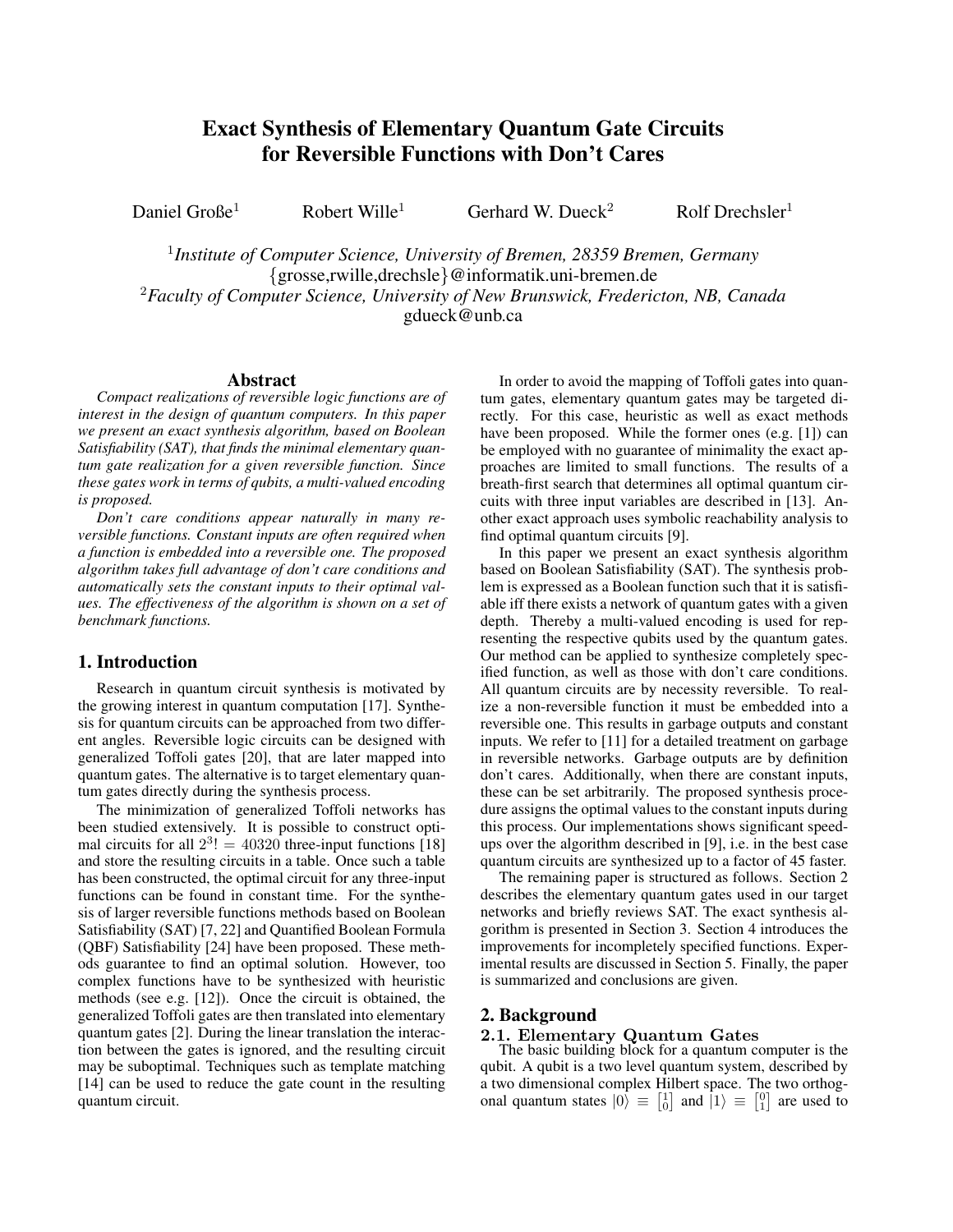| Gate        | Notation | Matrix                                                                                                                                                                                                                                                         |
|-------------|----------|----------------------------------------------------------------------------------------------------------------------------------------------------------------------------------------------------------------------------------------------------------------|
| <b>NOT</b>  |          | $\mathbf{1}$<br>$\begin{smallmatrix}0\1 \end{smallmatrix}$<br>$\overline{0}$                                                                                                                                                                                   |
| <b>CNOT</b> |          | $\boldsymbol{0}$<br>$\begin{smallmatrix}1\0\0\0\end{smallmatrix}$<br>$\boldsymbol{0}$<br>0<br>$\mathbf{1}$<br>$\boldsymbol{0}$<br>$\boldsymbol{0}$<br>$\mathbf{1}$<br>$\boldsymbol{0}$<br>$\boldsymbol{0}$<br>$\overline{0}$<br>$\mathbf{1}$<br>$\overline{0}$ |
| V           |          | $\begin{matrix}1\0\end{matrix}$<br>0<br>0<br>0<br>1<br>$\begin{array}{c} 0 \\ \frac{1-i}{2} \\ \frac{1+i}{2} \end{array}$<br>$\boldsymbol{0}$<br>$\frac{1+i}{1-i}$<br>$\begin{matrix} 0 \\ 0 \end{matrix}$<br>$\boldsymbol{0}$<br>$\overline{0}$               |
| $V +$       |          | $\boldsymbol{0}$<br>$\begin{matrix} 1 \ 0 \end{matrix}$<br>0<br>0<br>$\,1$<br>$\frac{0}{\frac{1-i}{2}}$<br>$\begin{array}{c}\n0 \\ \frac{1+i}{2} \\ \frac{1-i}{2}\n\end{array}$<br>$\boldsymbol{0}$<br>$\boldsymbol{0}$<br>$\overline{0}$<br>$\boldsymbol{0}$  |

**Figure 1. Elementary quantum gates**

represent the values 0 and 1. Any state of a qubit may be written as  $|\Psi\rangle = \alpha|0\rangle + \beta|1\rangle$ , where  $\alpha$  and  $\beta$  are complex numbers with the following condition  $|\alpha|^2 + |\beta|^2 = 1$ . The quantum state of a single qubit is denoted by the vector  $\binom{\alpha}{\beta}$ . The state of a quantum system with  $n > 1$  qubits is given by an element of the tensor product of the single state spaces and can be represented as a normalized vector of length  $2^n$ , called the state vector. The state vector is changed through multiplication of appropriate  $2^n \times 2^n$  unitary matrices [2].

Elementary gates are the building blocks for quantum computation. The following elementary gates are used in this paper (the notation for the gates with the corresponding matrices are shown in Figure 1):

- Inverter (NOT): A single qubit is inverted.
- Controlled inverter (CNOT): The target qubit is inverted if the control qubit is 1.
- Controlled V gate: The V operation is also know as the square root of NOT, since two consecutive V operation are equivalent to an inversion.
- Controlled V+ gate: The V+ gate performs the inverse operation of the V gate, i.e.  $\overline{V} + \equiv V^{-1}$ .

All elementary gates are assumed to have unit cost [2]. Additionally, when a CNOT and a V (or V+) gate are applied to the same two qubits, the cost of the pair can be considered as a unit as well [19]. The possible pairs (also known as *double gates*) are shown in Figure 2. Using this cost metric allows us a direct comparison to [9]. Note that our approach is not limited to these metrics – other metrics can be applied as well.

In this paper, the input to the circuit and each control line of a gate is restricted to 0 and 1. This has the effect that the value of each qubit is restricted to one of  $\{0, 1, V_0, V_1\}$ . That is we are dealing with 4-valued logic [9], where  $V_0 = \frac{1+i}{2} \begin{pmatrix} 1 \\ -i \end{pmatrix}$  and  $V_1 = \frac{1+i}{2} \begin{pmatrix} -i \\ 1 \end{pmatrix}$ .



**Figure 2. Pairs of gates with unit cost**

#### 2.2. Boolean Satisfiability

The *Boolean Satisfiability problem* (SAT problem) is defined as follows:

Definition 1 *Let* h *be a Boolean function in* Conjunctive Normal Form *(CNF), i.e. a product-of-sum representation. Then the SAT problem is to determine an assignment to the variables of* h *such that* h *evaluates to true or to prove that no such assignment exists.*

The CNF is a conjunction of clauses. A clause is a disjunction of literals and each literal is a propositional variable or its negation.

In the past several algorithms (so called *SAT solvers*) were proposed [3, 10, 16, 6]. Most of them are based on three essential procedures: (1) The decision heuristic assigns values to free variables, (2) the propagation procedure determines implications due to the last assignment(s) and (3) the conflict analysis tries to resolve conflicts by backtracking. Advanced techniques like e.g. *efficient Boolean constraint propagation* [16] or *conflict analysis* [10] are common in state-of-the-art SAT solvers. Today, SAT is not only used in formal verification, but in many application domains like automatic test pattern generation or logic synthesis.

#### 3. Exact Synthesis Approach

In this section the exact synthesis algorithm is presented. The basic idea is to check if there exists a quantum gate network representation for the reversible function  $f$  with  $d$ gates, where  $d$  is increased in the next iteration if no realization is found. The iterative checks are performed by (1) encoding the synthesis problem as a SAT instance and (2) testing the SAT instance for satisfiability using an SAT solver. In the following the Boolean encoding of the synthesis problem is presented.

#### 3.1. Boolean Encoding

For a reversible function the synthesis problem is expressed as a Boolean function  $S_d$  that is satisfiable iff there exists a quantum gate network representation of size d. Therefore, the following definitions are given:

**Definition 2** Let  $f : B^n \to B^n$  be a reversible function. *Then,*  $\vec{x}_i^k = (x_{in}^k x_{i(n-1)}^k \dots x_{i1}^k)$  *with*  $(1 \leq i \leq 2^n)$  *and*  $(0 \leq k \leq d)$  defines a vector representing the input, tem*porary, or output variables at depth* k *for line* i *of the truth table of* f*. The left side of the truth table corresponds to the*  $\vec{x}_i^0$ , the right side to the vector  $\vec{x}_i^d$ , respectively.

Since the temporary variables in  $\vec{x}_i^k$  can assume non-Boolean values, i.e. besides 0 and 1 also  $V_0$  and  $V_1$  are possible, each  $x_{ij}^k$  with  $(1 \le j \le n)$  represents a multi-valued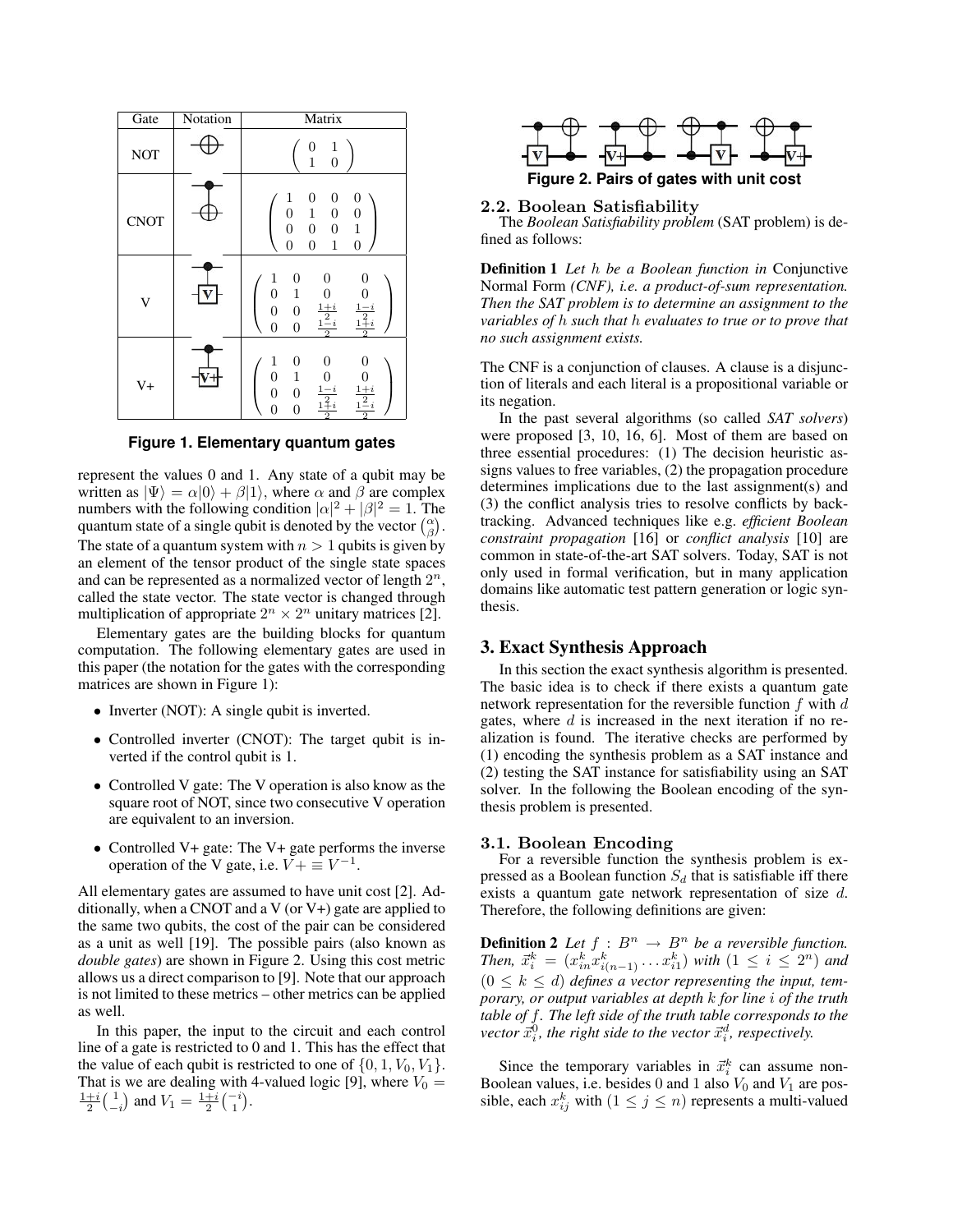variable. For the transformation into CNF  $x_{ij}^k$  is encoded by using two Boolean variables  $y_{ij}^k$  and  $z_{ij}^k$ :

| $y_{ij}^k$ | $z_{i,i}^k$ | $x_{i}^{k}$         |
|------------|-------------|---------------------|
| 0          |             | 0                   |
| 0          |             | $\scriptstyle{V_0}$ |
|            | 0           |                     |
|            |             | V                   |

That is, if  $z_{ij}^k$  is 0 the Boolean domain is considered, otherwise the non-Boolean quantum states  $V_0$  and  $V_1$  are selected.

**Definition 3** Let  $f : B^n \to B^n$  be a reversible function. *Then,*  $\vec{w}^k = (w_{\lceil log_2(g) \rceil}^k ... w_1^k)$  *with*  $(0 \leq k \leq d-1)$ *defines a Boolean vector representing the chosen quantum gate at depth* k*. Here* g *denotes the number of different quantum gates in* n *variables.*

Lemma 1 *For a reversible function with* n *variables there exists*  $3n(n - 1) + n$  *different elementary quantum gates.* 

Proof 1 *A* CNOT*,* V *and* V+ *gate has exactly one target line and one control line. With* n *variables there are*  $n(n - 1)$ 1) *possible choices for the target-control pair. Additionally there are* n *possible* NOT *gates (one for each line). In total we get*  $3n(n - 1) + n$  *different elementary quantum gates.*  $\blacksquare$ 

Lemma 2 *For a reversible function with* n *variables there exists*  $4n(n - 1)$  *double gates.* 

The proof is similar to Lemma 1. In the following elementary quantum gates and double gates are called *quantum gates*. Thus, there are  $7n(n - 1) + n$  quantum gates that have be considered at each depth.

The application of the definitions and lemmas are illustrated with the following example.

Example 1 *Figure 3 shows the variables needed to formulate the constraints for a function with*  $n = 3$  *inputs/outputs and depth* d = 2*. The possible positions for the quantum gates are marked with dashed rectangles. For each of the*  $2^3 = 8$  *lines in the truth table*  $n = 3$  *lines in the network with the respective vectors for input, temporary, and output variables are used (i.e. overall*  $3 \cdot 8 = 24$  *lines are considered). As mentioned above the multi-valued variables of the*  $\vec{x}_i^k$  are represented by  $y_{ij}^k$  and  $z_{ij}^k$ . For each depth 3 ·(3−1)· 7 + 3 = 45 *different quantum gates are possible. They can be defined by the*  $\lceil log_2(45) \rceil = 6$ *-bit vectors*  $w^0$  $and \vec{w^1}.$ 

The defined variables are used to build the instance. The Boolean formulation  $S_d$  for the synthesis of the reversible function  $f$  consists of the conjunction of the following three constraints:

1. The *input/output constraints* set the input/output pair of each line of the truth table given by the reversible function f:

| $\overrightarrow{x}_1^0 \ldots \overrightarrow{x}_2^0$ |                                  | $\overrightarrow{x}_1^1 \ldots \overrightarrow{x}_2^1$ |                                  | $\overrightarrow{x}_1^2 \ldots \overrightarrow{x}_2^2$ |
|--------------------------------------------------------|----------------------------------|--------------------------------------------------------|----------------------------------|--------------------------------------------------------|
| $y_{11}^0 z_{11}^0$                                    |                                  | $y_{11}^1 z_{11}^1$                                    |                                  | $y_{11}^2 z_{11}^2$                                    |
| $y_{12}^0 z_{12}^0$                                    |                                  | $y_{12}^1 z_{12}^1$                                    |                                  | $y_{12}^2 z_{12}^2$                                    |
| $y_{13}^0 z_{13}^0$                                    |                                  | $y_{13}^1z_{13}^1$                                     |                                  | $y_{13}^2 z_{13}^2$                                    |
|                                                        |                                  |                                                        |                                  |                                                        |
| $y_{2^3}^0 z_{2^3 1}^0$                                |                                  | $y_{2n_1}^1z_{2n_1}^1$                                 |                                  | $y_{2n_1}^2z_{2n_1}^2$                                 |
| $y_{2n_2}^0z_{2^32}^0$ i                               |                                  | $y_{2n_2}^1z_{2n_2}^1$                                 |                                  | $y_{2n_2}^2z_{2n_2}^2$                                 |
| $y_{2n3}^0 z_{233}^0$                                  |                                  | $y_{2n_3}^1z_{2n_3}^1$                                 |                                  | $y_{2n_3}^2z_{2n_3}^2$                                 |
|                                                        |                                  |                                                        |                                  |                                                        |
|                                                        | $w_6^0w_5^0w_4^0w_3^0w_2^0w_1^0$ |                                                        | $w_6^1w_5^1w_4^1w_3^1w_2^1w_1^1$ |                                                        |
|                                                        | $\overrightarrow{w}^{\circ}$     |                                                        | $\overrightarrow{w}^1$           |                                                        |

**Figure 3. Variables in**  $S_2$  with  $n = 3$  and  $d = 2$ 

$$
\bigwedge_{i=1}^{2^n} [\vec{x}_i^0]_2 = i \wedge [\vec{x}_i^d]_2 = f(i)
$$

Here  $[\vec{x}_i^0]_2$  ( $[\vec{x}_i^d]_2$ ) represents a natural number derived by its corresponding binary encoding. Since the inputs (outputs) are Boolean, no  $V_0$  and  $V_1$  are allowed for the variables  $x_{ij}^0$  in  $\vec{x}_i^0$  and  $x_{ij}^d$  in  $\vec{x}_i^d$ , respectively (1  $\leq$  $j \leq n$ ). Thus, each  $z_{ij}^0$  ( $z_{ij}^d$ ) is assigned to 0, while each  $y_{ij}^0$   $(y_{ij}^d)$  is assigned to 1 or 0 according to the truth table line (the specification of function  $f$ ).

2. The *functional constraints* for the possible quantum gates that are chosen by an assignment to  $\vec{w}^k$  are:

$$
\bigwedge_{k=0}^{d-1} \bigwedge_{i=1}^{2^n} \vec{w}^k \to (\vec{x}_i^{k+1} = q(\vec{x}_i^k, \vec{w}^k))
$$

These constraints state that if in line  $i$  at depth  $k$  a concrete quantum gate is selected (i.e.  $\vec{w}^k$  is completely assigned), the variables in the next depth  $k + 1$  are computed from the variables at depth  $k$  with the quantum gate function  $q(\vec{x}_i^k, \vec{w}^k)$ . The function  $q(\vec{x}_i^k, \vec{w}^k)$ covers the functionality of a quantum gate represented by  $\vec{w}^k$ .

3. Illegal assignments to  $\vec{w}^k$  are excluded in this constraint, since not all values of  $\vec{w}^k$  are legal to enumerate all possible quantum gates:

$$
\bigwedge_{k=0}^{d-1} [\vec{w}^k]_2 < g
$$

We now have a Boolean formulation for the synthesis problem which uses multi-valued logic for encoding the quantum signals. It is well known that with the introduction of new variables the CNF form for any Boolean formula can be produced in time and space linear in the size of the original Boolean formula [21]. Therefore, we first define methods for the simple logic functions like *AND*, *OR*,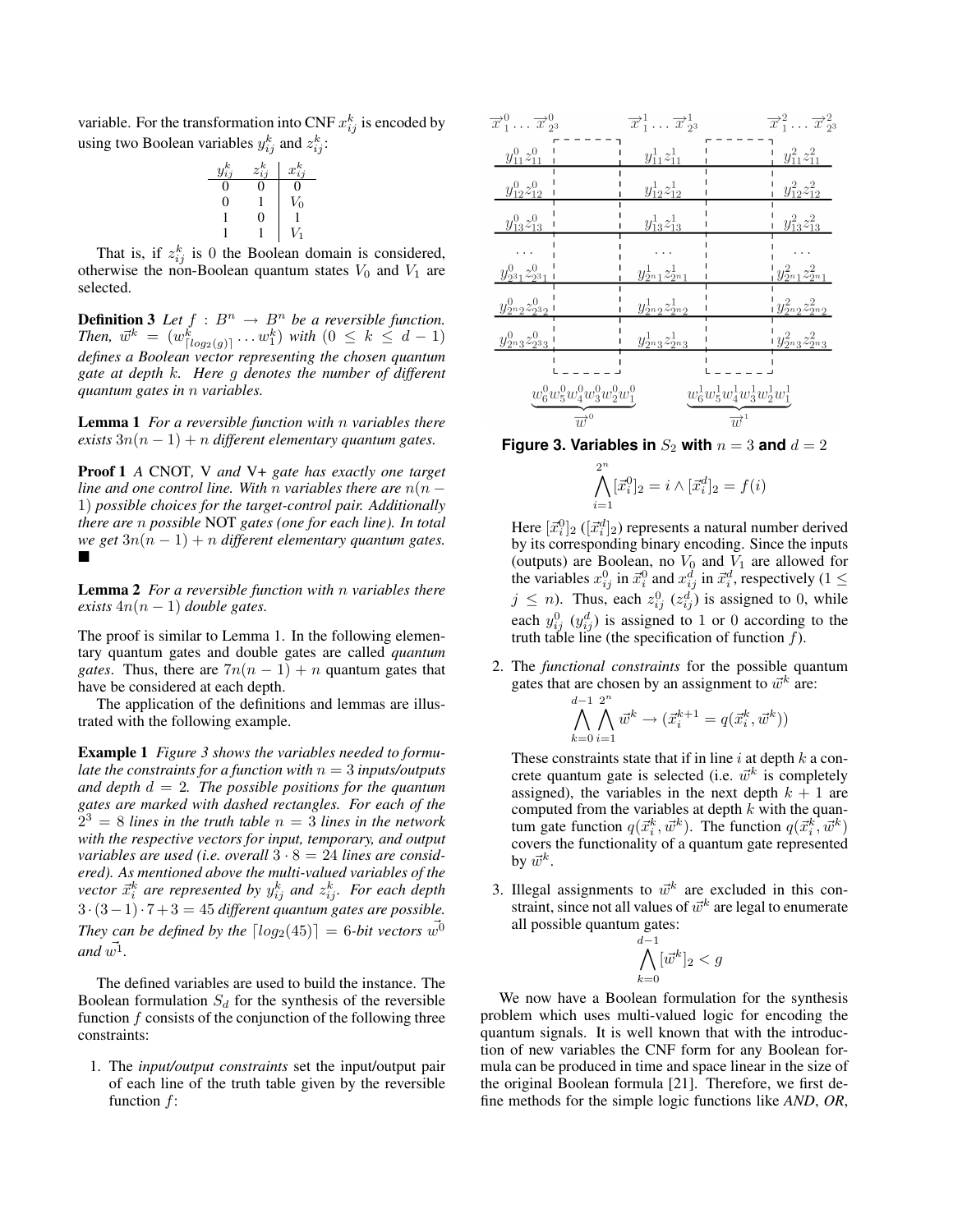etc. that generate the corresponding clauses. Then, we extended this scheme for more complex logic. This allows a mapping of our formulation including the quantum gate function  $q(\vec{x}_i^k, \vec{w}^k)$  to CNF. Furthermore, the assignments of the input/output constraints are applied by using unit clauses. Illegal assignments to  $\vec{w}^k$  are expressed by explicitly enumerating all values that are not allowed in form of a blocking clause [15].

This results in a CNF representing the synthesis problem of a reversible function  $f$  with  $d$  quantum gates that can be given to a SAT solver. The instance is satisfiable iff there exists a network realization for f with exactly d gates. In this case, the resulting quantum gate circuit can be extracted from the assignments to  $\vec{w}^k$  for each depth.

## 4. Incompletely Specified Functions

It is well known that many practical logic functions contain *don't care* conditions. That is, the output for certain input combinations is irrelevant. Furthermore, in order to make a function reversible, it is often necessary to add constant inputs and garbage outputs [11]. Garbage outputs are by definition don't cares. In our SAT based procedure the don't care outputs can be left unspecified (the reversibility is still guaranteed since only reversible gates are part of the solution). The constants have to be assigned with a fixed value.

However, to synthesize a quantum gate circuit with minimal costs for a function with constant inputs, both values 0 and 1 for each constant input have to be checked. For example, while a minimal quantum gate circuit is found for a half adder at depth 5 when the constant input of this function is set to 1, a cheaper network representation with costs 4 can be found if the constant is set to 0 (as shown later in the experiments). For synthesizing the function *Decod24* [8] we can chose the values for the constant inputs from  $\{00, 01, 10, 11\}$ , i.e. more than one constant input is needed and thus four independent runs of the synthesis algorithm.

In this section we present two improvements for the initial exact synthesis formulation of functions containing garbage outputs and constant inputs. First we show, how a SAT instance representing the synthesis problem can be reduced by removing constraints that only define garbage outputs. Then, a modification of the encoding is introduced, that includes all possible combinations of constant values and thus allows to find a minimal quantum gate circuit by solving only one instance.

#### 4.1. Removal of Constrains

As explained in Section 3 constraints for each line  $i$  encode the input/output specification and the quantum gate functionality. The latter constraints ensure, that based on the selected gates (by assignments to  $\vec{w}^k$  for each depth k) the inputs of each truth table line are mapped to the corresponding output. However, if the right side of a truth table line only consists of garbage outputs (i.e. don't cares), then all constraints created for this line can be removed.

#### **Table 1. Embedding of function**  $f = a \cdot b$

| $\overline{c}$ | $\boldsymbol{a}$ | h                |   | $g_1$ | 92 |
|----------------|------------------|------------------|---|-------|----|
| 0              | 0                | 0                | 0 |       |    |
| 0              | 0                | 1                | 0 |       |    |
| 0              |                  | $\boldsymbol{0}$ | 0 |       |    |
| 0              |                  | 1                | 1 |       |    |
| 1              | 0                | 0                |   |       |    |
| 1              | 0                |                  |   |       |    |
| 1              |                  | 0                |   |       |    |
|                |                  |                  |   |       |    |
|                |                  |                  |   |       |    |

**Example 2** Consider the function  $f = a \cdot b$  that was trans*formed into a reversible one by adding a constant input and two garbage outputs as shown in Table 1. All outputs of the last four lines of the truth table are garbage outputs. Thus,* the values of all variables in  $\vec{x}_5^k, \vec{x}_6^k, \vec{x}_7^k$  and  $\vec{x}_8^k$  (i.e. all vari*ables representing input, temporary or output variables at the last four lines of the truth table at each depth* k*) are not relevant; the corresponding constraints can be omitted.*

By removing the useless constraints the number of clauses is significantly reduced. Thus, a speed-up of the overall synthesis time can be expected.

#### 4.2. Constraining Constant Inputs

If constant inputs are used, different options exist on how to assign these constants. In Example 2 the constant input was assigned to 0. But the resulting quantum network is not necessarily minimal. A smaller network may be possible if the constant input is set to 1. Thus, both values for each constant have to be checked. For example as already mentioned for function *Decod24* we can chose the values for the constant inputs from  $\{00, 01, 10, 11\}$ . All these combinations are encoded as single instances and separately solved by the SAT solver. Our new approach uses an encoding that only needs one instance for each depth. Here, all variables in  $\vec{x}_i^0$ , that represent a constant input will not be initially set to 0 or 1 by the input/output constraints. Instead constraints are added, which ensure that all variables representing the same constant are equal. This way, the SAT solver determines the values for the constants. Since the considered constant inputs are now modeled symbolically (the value of each constant input is not fixed to 0 or 1) only  $2^{n-c}$  truth table lines have to be considered (where  $c$  is the number of constants).

**Example 3** Again the function  $f = a \cdot b$  of Example 2 is *considered. Here, the first input is a constant. (In the SAT* encoding  $x_{i1}^0$  is represented by  $y_{i1}^0$  and  $z_{i1}^0$  for each truth *table line* i*.) Instead of solving two SAT instances (the first* with  $x_{i1}^0 = 0$  and the second with  $x_{i1}^0 = 1$ ) only one has to be solved just by not specifying the value of  $x_{i1}^0$  and addi*tionally constraining*  $x_{11}^0 = x_{21}^0 = \ldots = x_{22}^0$ . *Then, the SAT solver determines the value of the constant.*

In total the number of SAT instances can be reduced significantly and thus speed-ups in the overall synthesis time are achieved as shown in the experiments.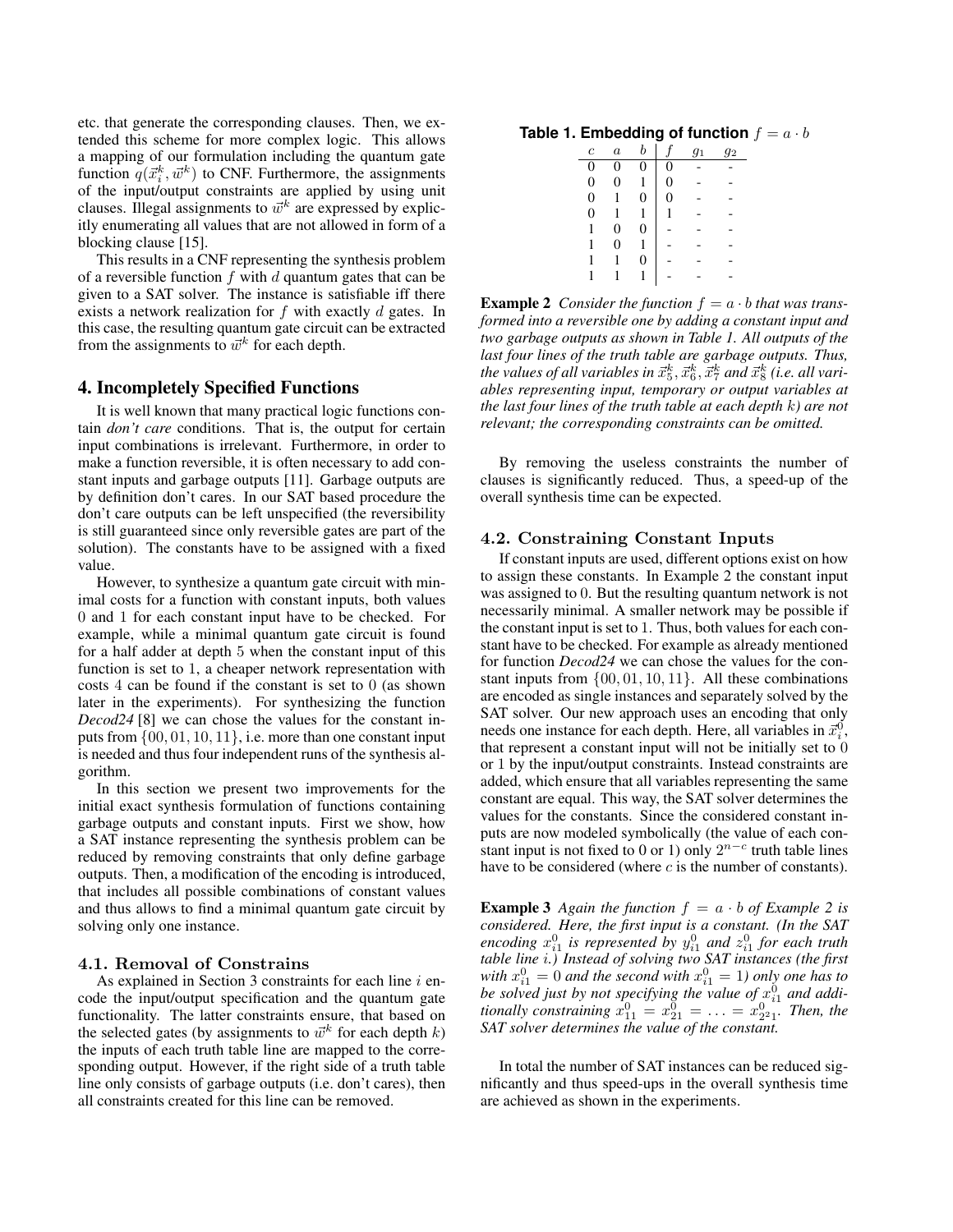| $\overline{\text{SAT}}$<br>+REMOVAL<br>+CONSTRAINING |                |                 |                |              |                |                      |  |
|------------------------------------------------------|----------------|-----------------|----------------|--------------|----------------|----------------------|--|
|                                                      |                | <b>ENCODING</b> | OF CONSTR.     |              |                | <b>CONST. INPUTS</b> |  |
|                                                      | D              | <b>TIME</b>     | D              | <b>TIME</b>  | D              | <b>TIME</b>          |  |
| Half-adder                                           |                |                 |                |              |                |                      |  |
| 1                                                    | 4              | 1.47            | 4              | 0.76         | 4              | 0.85                 |  |
| $\overline{2}$                                       | 5              | 2.65            | 5              | 2.17         |                |                      |  |
| total                                                | $\overline{4}$ | 4.12            | 4              | 2.93         | $\overline{4}$ | 0.85                 |  |
| Half-adder <sub>2</sub>                              |                |                 |                |              |                |                      |  |
| 1                                                    |                | 1.28            |                | 0.63         | 4              | 0.76                 |  |
| $\overline{2}$                                       | 4<br>5         | 3.53            | 4<br>5         |              |                |                      |  |
|                                                      | $\overline{4}$ | 4.81            | $\overline{4}$ | 1.41<br>2.04 | $\overline{4}$ | 0.76                 |  |
| total                                                |                |                 |                |              |                |                      |  |
| Full-adder                                           |                |                 |                |              |                |                      |  |
| $\overline{1}$                                       | 6              | 297.56          | 6              | 36.79        | 6              | 209.95               |  |
| $\overline{2}$                                       | 7              | 1123.55         | 7              | 2321.33      |                |                      |  |
| total                                                | $\overline{6}$ | 1421.11         | $\overline{6}$ | 2358.12      | 6              | 209.95               |  |
| Low-High                                             |                |                 |                |              |                |                      |  |
| 1                                                    | 7              | 10636.95        | 7              | 10458.71     | 6              | 2180.66              |  |
| $\overline{2}$                                       | 6              | 1444.26         | 6              | 1323.42      |                |                      |  |
| total                                                | 6              | 12081.21        | 6              | 11782.13     | 6              | 2180.66              |  |
| Zero-One-Two                                         |                |                 |                |              |                |                      |  |
| 1                                                    | 7              | 430.30          | 7              | 398.17       | 6              | 132.46               |  |
| $\overline{c}$                                       | 6              | 91.23           | 6              | 38.34        |                |                      |  |
| 3                                                    | 6              | 204.46          | 6              | 122.21       |                |                      |  |
| $\overline{\mathcal{L}}$                             | 6              | 477.84          | 6              | 181.6        |                |                      |  |
| total                                                | 6              | 1203.83         | 6              | 740.32       | 6              | 132.46               |  |
| Decod <sub>24</sub>                                  |                |                 |                |              |                |                      |  |
| 1                                                    | 8              | 2162.51         | 8              | 1010.02      | 8              | 5110.26              |  |
| 2                                                    | 8              | 4391.96         | 8              | 2120.46      |                |                      |  |
| 3                                                    | 8              | 6158.05         | 8              | 2029.81      |                |                      |  |
| $\overline{4}$                                       | 8              | 6063.92         | 8              | 2263.88      |                |                      |  |
| total                                                | $\overline{8}$ | 18776.44        | $\overline{8}$ | 7424.17      | $\overline{8}$ | 5110.26              |  |

**Table 2. Incompletely specified functions**

#### 5. Experimental Results

We implemented the presented synthesis algorithm in C++. As a SAT solver we use MiniSat v2 [6] including simplification [5]. Unless mentioned otherwise, experiments have been carried out on an AMD Athlon 3500+ with 1 GB of main memory. All benchmarks have been taken from [23].

#### 5.1. Incompletely Specified Functions

We tested our approach for a set of benchmarks that are embedded in reversible functions. The results are shown in Table 2. For each function there are  $2<sup>c</sup>$  entries, where c is the number of constant inputs. Each line below the function name corresponds to one assignment of the constant inputs. Columns labeled D show the number of gates in the optimal circuit and columns labeled TIME list the corresponding run-time in CPU seconds. Removal of constrains as introduced in Section 4.1 lead to better run-times. In the case of *Decod24*, the run-time is improved by more than a factor of two. Only for the full adder more run-time is required. This can be explained by a different decision order of the SAT solver due to the structure of the respective instance.

However, the combination of both improvements, i.e. removing useless constraints as well as constraining the con-

|                                |                                  | ELEM. GATES | <b>OUA. GATES</b> |             |  |  |
|--------------------------------|----------------------------------|-------------|-------------------|-------------|--|--|
| <b>FUNCTION</b>                | D                                | <b>TIME</b> | D                 | <b>TIME</b> |  |  |
| Completely specified functions |                                  |             |                   |             |  |  |
| 3.17                           | 10                               | 1641.49     | 8                 | 280.98      |  |  |
| Miller                         | 8                                | 15.49       | 6                 | 11.60       |  |  |
| Fredkin                        | 7                                | 7.04        | 5                 | 3.28        |  |  |
| Peres                          | 4                                | 0.33        | 4                 | 1.21        |  |  |
| Toffoli                        | 5                                | 0.71        | 5                 | 2.38        |  |  |
| Peres-double                   | 6                                | 11.32       | 6                 | 175.86      |  |  |
| Toffoli-double                 | 7                                | 86.75       | 7                 | 1121.68     |  |  |
| graycode6                      | 5                                | 66.50       | 5                 | 608.11      |  |  |
| q4example                      | 6                                | 9.08        | 5                 | 24.83       |  |  |
|                                | Incompletely specified functions |             |                   |             |  |  |
| Half-adder                     | 5                                | 0.40        | 4                 | 0.85        |  |  |
| Half-adder2                    | 4                                | 0.19        | 4                 | 0.76        |  |  |
| Full-adder                     | 7                                | 145.07      | 6                 | 209.95      |  |  |
| rd32                           | 6                                | 37.75       | 6                 | 436.11      |  |  |
| Low-High                       | 7                                | 2245.47     | 7                 | 2180.60     |  |  |
| Zero-One-Two                   | 7                                | 32.05       | 6                 | 132.46      |  |  |
| Decod24                        | 9                                | 5660.77     | 8                 | 5110.26     |  |  |

**Table 3. Effect of double gates**

stant inputs, offers a significant speed-up for all examples. The reduction of run-times is between 70% and 95%. Reductions are more substantial if at least one of the assignments has a solution with more gates than the optimal constant input assignment. This can be observed for all functions in Table 2 except *Decod24*. It should be noted that the constraining of constant input variables requires some computation time (i.e. run-times may be higher than those for solving the function with a fixed constant input assignment). However, this overhead is easily compensated by the fact that only one instance needs to be solved.

#### 5.2. Effect of Double Gates

Double gates (as shown in Figure 2) may not be available at unit cost in the target implementation [2]. In fact, most minimization methods (for example, [1, 14]) consider the cost of a double gate to be two, since they are composed of two elementary gates. To the best of our knowledge [9] describes the only minimization procedure that assigns a single cost unit to double gates. Hence, there are compelling reasons to consider minimizations that rely only on elementary gates.

In one experiment we ignored double gates. This reduces the number of possible gates at each level from  $7n(n-1)+n$ to  $3n(n - 1) + n$  (according to Lemma 1 and 2). The results are summarized in Table 3. In the first column the name of the function is given. The next columns provide the depth and the run-time in CPU seconds for the elementary gates and the quantum gates (i.e. elementary gates and double gates), respectively.

In general, it is expected that more choices of possible gates at each level will increase the time to find a correct solution. This is clearly seen for the benchmark functions where the inclusion of double gates offers no advantage (i.e. both values for D are the same). For example, the run-time for *graycode6* increases by one order of magni-